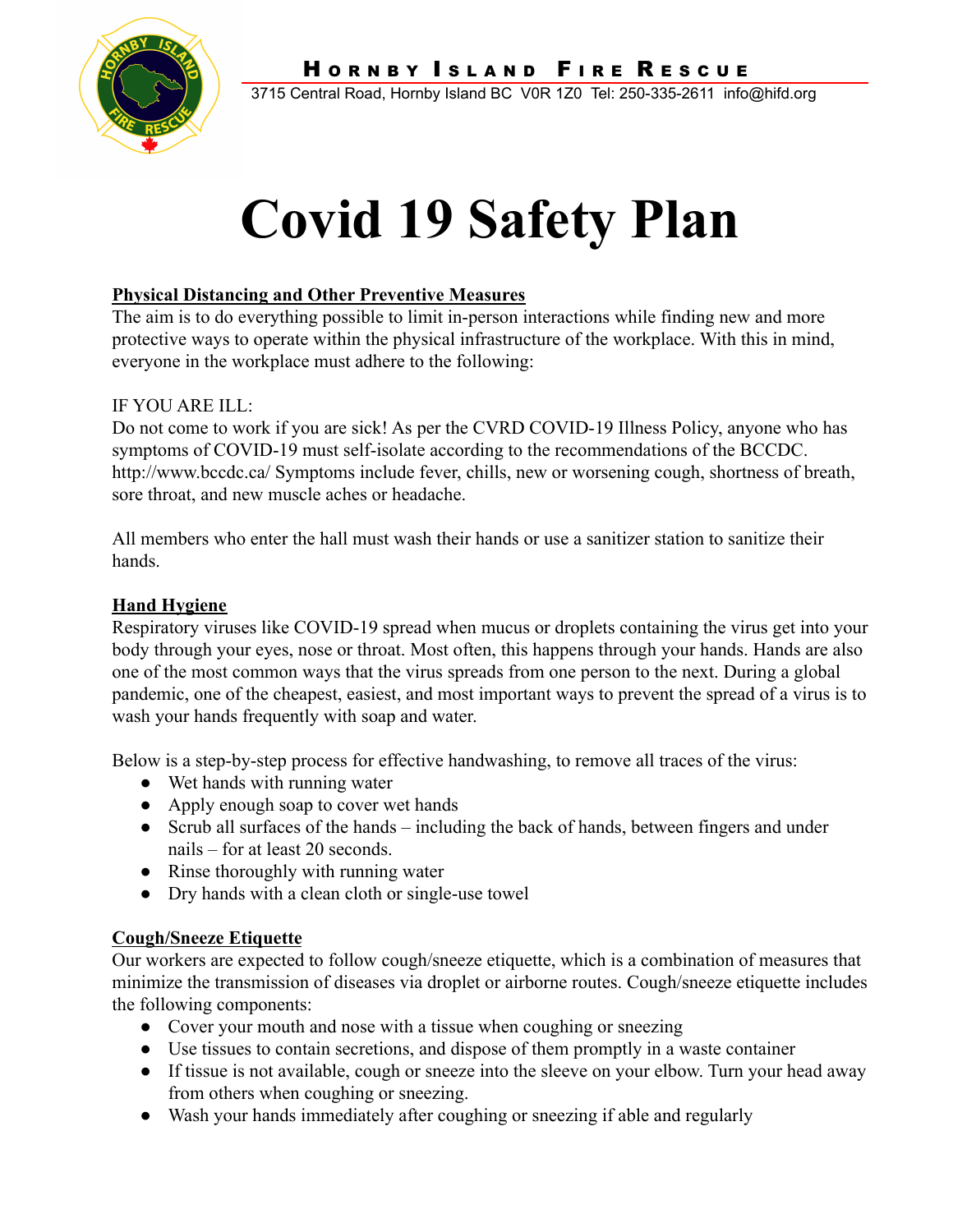# HORNBY ISLAND FIRE RESCUE

3715 Central Road, Hornby Island BC V0R 1Z0 Tel: 250-335-2611 info@hifd.org

#### **Safe Physical Distancing**

All members will practice safe physical distancing (2m) whenever possible and if not possible, members must wear a non-medical mask.

Meeting rooms, common spaces all have maximum capacity numbers that should be followed at all times. Maximum capacity signs are posted throughout the building.

#### **Employee Policies**

Employees must:

- Practice physical distancing by working at least 2 meters apart from co-workers and others whenever possible or wearing masks when you cannot consistently maintain a 2-metre physical distance from others.
- Continue to follow all other safe work procedures. If it is unsafe to work, talk to a supervisor, joint health and safety committee, worker representative or the Occupational Health & Safety Coordinator
- Stay home if you are sick or might be sick. Use the BC Ministry of Health tool for self-assessment.
- Avoid touching your face
- Wash your hands for a minimum of 20 seconds at the start of your shift, before eating or drinking, after touching shared items, after using the washroom, after using a tissue, after handling cash or credit/debit cards, after touching common items, after each delivery (if contact was made) and at the end of your shift.

#### **Unsafe Work**

Workers in BC have the right to refuse work if they believe it presents an undue hazard. An undue hazard is an "unwarranted, inappropriate, excessive, or disproportionate" risk, above and beyond the potential exposure a general member of the public would face through regular, day-to-day activity. In these circumstances, the worker should follow the specific steps outlined in the Unsafe Work Procedure document posted on the safety board.

#### **Personal Protection Equipment**

All members shall wear appropriate PPE according to OG's 4.5.1.10 and 4.5.1.11 for the job or training that they are doing.

# **Facial Masks**

As we enter new phases of COVID-19, the rules regarding PPE can change. We will continue to follow the BC Centre for Disease Control (BCCDC) and WorkSafeBC rules and recommendations in regard to face masks, at this time, they are mandatory to be worn within the firehall and trucks.

Employees will be responsible for the frequent cleaning of them, dependent on which type they choose to utilize. Information for the care and disposal of facial masks can be found on the BCCDC website. Fabric masks should be laundered after each day and dried at the highest temperature setting possible. They must be thoroughly dried before re-use.